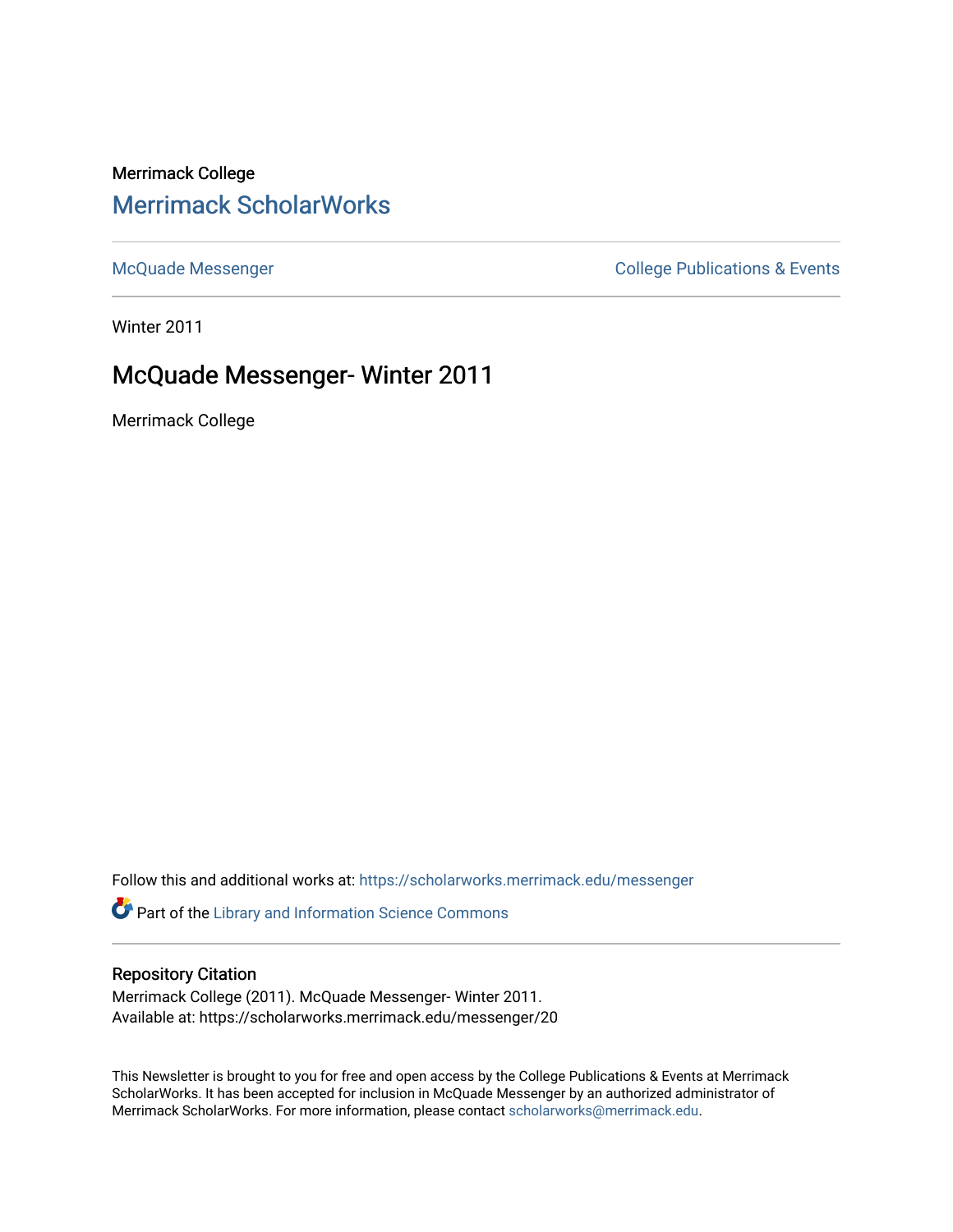**[McQuade Library Home](http://www.noblenet.org/merrimack/)** 

# **McQuade Messenger** Winter 2011



### **FROM THE DIRECTOR'S DESK**

<span id="page-1-0"></span>As I look out my office window at a landscape altered by many feet of snow piled up, it occurs to me that this is shaping up to be a winter of change. Just as the view outdoors looks so different lately, the views here inside McQuade are rapidly changing as well. If you have stopped by the library this semester, you have already seen the dramatic progress being made in the renovation project. The new entrance facing the Sakowich Center is complete, and it now features convenient card swipe access to the library during the extended late night hours, so be sure to bring your MackCard as always to enter the library during extended hours.

When you're here, stop by the second floor to visit the new Research Center, where you will find friendly assistance from the Public Services staff including Reference Librarians and Circulation Supervisors. While first floor renovations are underway, there is an interim Circulation Desk on the second floor, in front of the IT Lab. The second floor is also where you will now find public computers and the print Reference Collection.

**[RENOVATION](http://www.flickriver.com/photos/mcquade/sets/72157625824240592/)  [a photoset by](http://www.flickriver.com/photos/mcquade/sets/72157625824240592/) [McQuade](http://www.flickriver.com/photos/mcquade/sets/72157625824240592/) [Library](http://www.flickriver.com/photos/mcquade/sets/72157625824240592/) [Merrimack](http://www.flickriver.com/photos/mcquade/sets/72157625824240592/) [College on](http://www.flickriver.com/photos/mcquade/sets/72157625824240592/) [Flickriver](http://www.flickriver.com/photos/mcquade/sets/72157625824240592/)**

Does all this change sound confusing? Don't worry, because the library staff are here to help you locate

the resources and services that you need. Kudos to Melinda Malik, one of our Reference/Instruction Librarians, who has created [this very helpful online](http://libguides.merrimack.edu/content.php?pid=178930) [guide](http://libguides.merrimack.edu/content.php?pid=178930) to the renovation project, with maps, photos, directories, and more. Of course, you can always [contact us](http://www.noblenet.org/merrimack/contact.htm) via phone, email, IM, text, or in person to ask any questions you may have.



There is another important change to tell you about: due to a recent snowstorm, the date of McQuade Library's annual *Tolle Lege* ceremony has been postponed to **Tuesday, February 15th, at 3:30pm.** There is a new location too – this year's ceremony will be held in the Augustinian Collection area on the library's third floor. One thing that certainly won't change is that Tolle Lege remains a wonderful opportunity for the entire community to come together and celebrate the scholarly contributions of Merrimack College's faculty, administrators, and alumni. [Check out the](http://server1.noblenet.org/merrimack/blog1/events/tolle-lege/) [McQuade Library Updates blog](http://server1.noblenet.org/merrimack/blog1/events/tolle-lege/) for more information about this year's authors and featured speakers, and please join us at this very special event!

One last change to tell you about is that I have a lovely new office on the library's third floor, so please feel free to stop by to share any questions, concerns, or suggestions you have, or simply to say hello!

~ Bridget Rawding

### **WHAT'S HAPPENING?**

#### **MOVIN' ON UP: NEW LOCATION OF THE REFERENCE COLLECTION**

If you have walked through campus recently, you have probably noticed that there are many changes taking place at the library. Over the winter break, services and collections from the first floor were moved to the second and third floors. We are especially thrilled about the move of the Reference collection to beautiful low shelving in the atrium on the second floor.

### **WHAT'S NEW**

#### **THOUSANDS OF EBOOKS NOW AVAILABLE THROUGH [EBRARY ACADEMIC COMPLETE](http://proxy3.noblenet.org/login?url=http://site.ebrary.com/lib/merrimack/home.action)**

The ebrary Academic Complete collection of eBooks is the latest addition to the library's collection of electronic books. The collection:

• includes 50,000+ titles from leading publishers,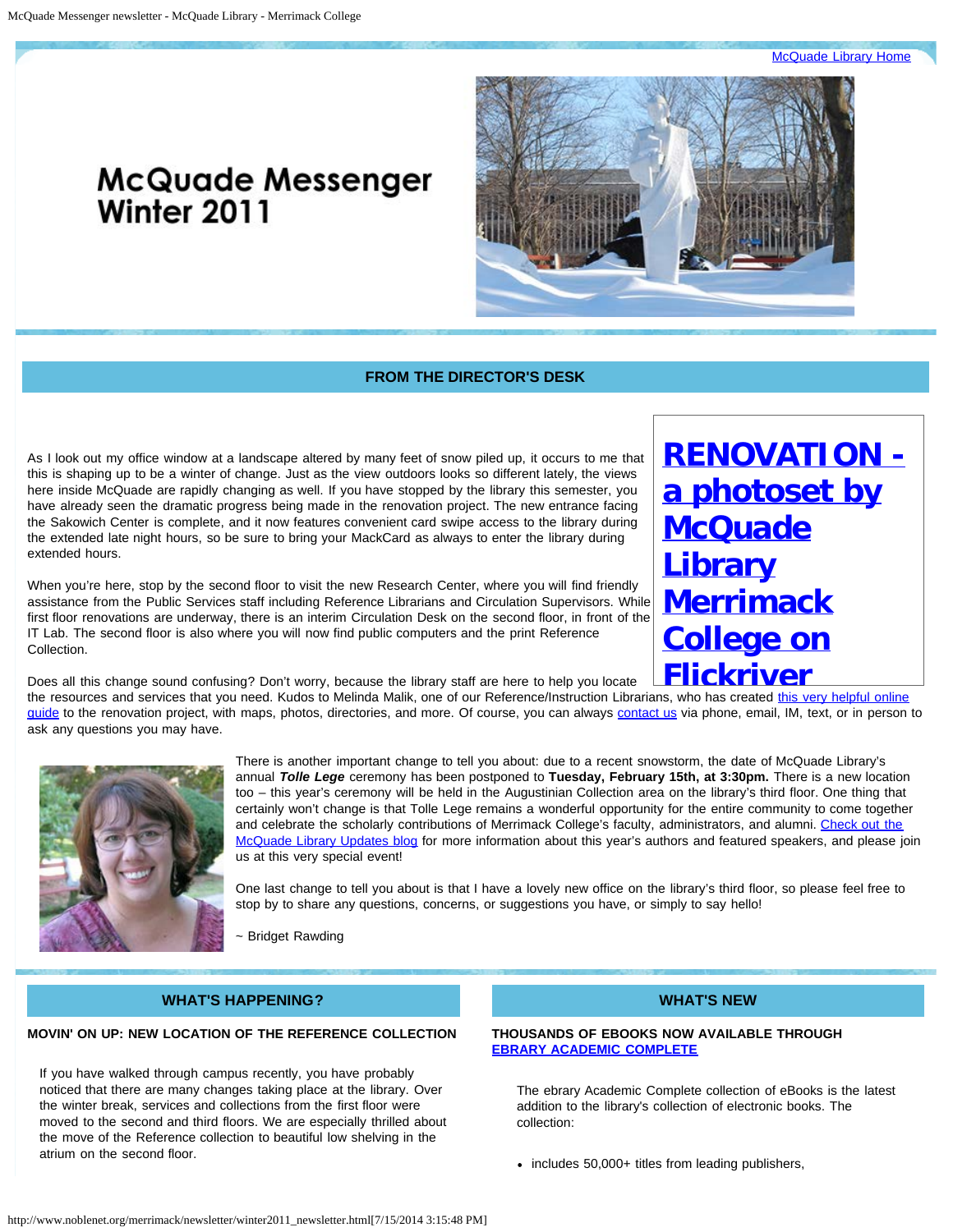In anticipation of the move, last fall librarians evaluated the print volumes to insure that the "new" Reference collection was lean, mean and useful to all of our patrons – students, faculty, staff and community users. In addition to their clean lines and tidy appearance, the new shelves also make it easier to find and shelve reference materials.



For more details about the new Reference space and other changes in the library visit the [Library Renovation Guide](http://libguides.merrimack.edu/content.php?pid=178930).

The guide includes:

- An overview of the renovation, what has happened already and what will be happening in the future.
- Where to find relocated study space, services, collections, and staff within the building.
- Updated floor plans. A vitual tour of the future first floor, and photographs of the project.
- An [online form](http://libguides.merrimack.edu/content.php?pid=178930&sid=1505677) to give us your feedback and comments about the renovation and construction.

#### **LIBRARY HOURS**

#### **REGULAR LIBRARY HOURS (ALL FLOORS OPEN, LIBRARY SERVICES AVAILABLE)**

| Weekday           | Time                             |
|-------------------|----------------------------------|
| Monday - Thursday | $7:30a.m. - 12:00p.m.$ midnight  |
| Friday            | $7:30a.m. - 5:00p.m.$            |
| Saturday          | $10:00a.m. - 5:00p.m.$           |
| Sunday            | $10:00a.m. - 12:00p.m.$ midnight |

#### **EXTENDED EVENING HOURS (MACKCARD ID REQUIRED, ALL FLOORS OPEN, LIMITED SERVICES)**

*In response to students requests, the library is open 24 hours a day Sunday through Thursday and from 5 PM to midnight Friday and Saturday. Study when inspiration strikes!*

| Weekday           | Time                               |
|-------------------|------------------------------------|
| Sunday - Thursday | 12:00p.m. midnight $-7:30a.m.$     |
| Friday & Saturday | $5:00$ p.m. $-12:00$ p.m. midnight |

- provides unlimited access to multiple, simultaneous users,
- is accessible to Merrimack students, faculty, and staff ANYTIME & ANYWHERE with internet connectivity,
- provides enhanced searching functionality,
- allows for printing of individual pages and whole book chapters, and
- is searchable using the online catalog.

Ask a librarian if you have any questions on accessing or using an ebrary eBook.

#### **CHECK OUT THE NEW & IMPROVED [OVERDRIVE](http://noble.lib.overdrive.com/)!**

#### *New eBook titles!*

#### *Download to your iPod and iPad!*

With downloadalbe media (eBooks and audiobooks) available 24/7, McQuade is always open no matter where you are.

Most WMA Audiobooks are Ipod & IPad compatible with [OverDrive Media Console v3.2](http://noble.lib.overdrive.com/63293E68-3DD6-40DA-84A8-06F076140710/10/497/en/Help-Reader-Format25.htm). Users can download, burn, & transfer MP3 Audiobooks to iPods®, iPhones®, & iPads™.

With the OverDrive digital library, classic books and new titles are available for free and compatible with many eBook readers. Visit the OverDrive **website** for a complete list of



known compatible devices. All EPUB and many PDF eBooks at this site are ready to enjoy on the Sony Reader and Reader Touch and others such as the Barnes & Noble Nook and Kobo Reader.

At present, the Amazon Kindle does not support OverDrive files and the Apple iPad can handle EPUB files after you download the OverDrive Media Console.

You can also choose your own lending period, by title and format, and rate a title – if you liked it, let others know. For more information on lending periods and rating titles visit the Overdrive [website.](http://noble.lib.overdrive.com/63293E68-3DD6-40DA-84A8-06F076140710/10/497/en/Help-Policies-Borrowing.htm)

#### **NEW DATABASES!**

# Oxford Art Online



wastrew twains: The Ford Tourist<br>The Light Force), oil and marker on<br>tinen, 2.23×1.95 m, 2008; image ©<br>Matthew Ritchie, courtesy of<br>Gerhardsen Gerner, Berlin, and<br>Andrea Rosen Gallery, New York

**[Grove Art Online](http://proxy3.noblenet.org/login?url=http://www.oxfordartonline.com/)** is the most comprehensive online reference resource for all aspects of the visual arts worldwide from prehistory to the present day! Now available through the Oxford Art Online gateway, Grove Art Online features over 45,000 signed articles, 5,500 images, 40,000 image links, timelines of world art, MoMA lesson plans, and links to ARTstor and Art Resource. A Grove Art Online subscription now also includes access to the full text of the Encyclopedia of Aesthetics, The Concise Oxford Dictionary of Art Terms, and the Oxford Companion